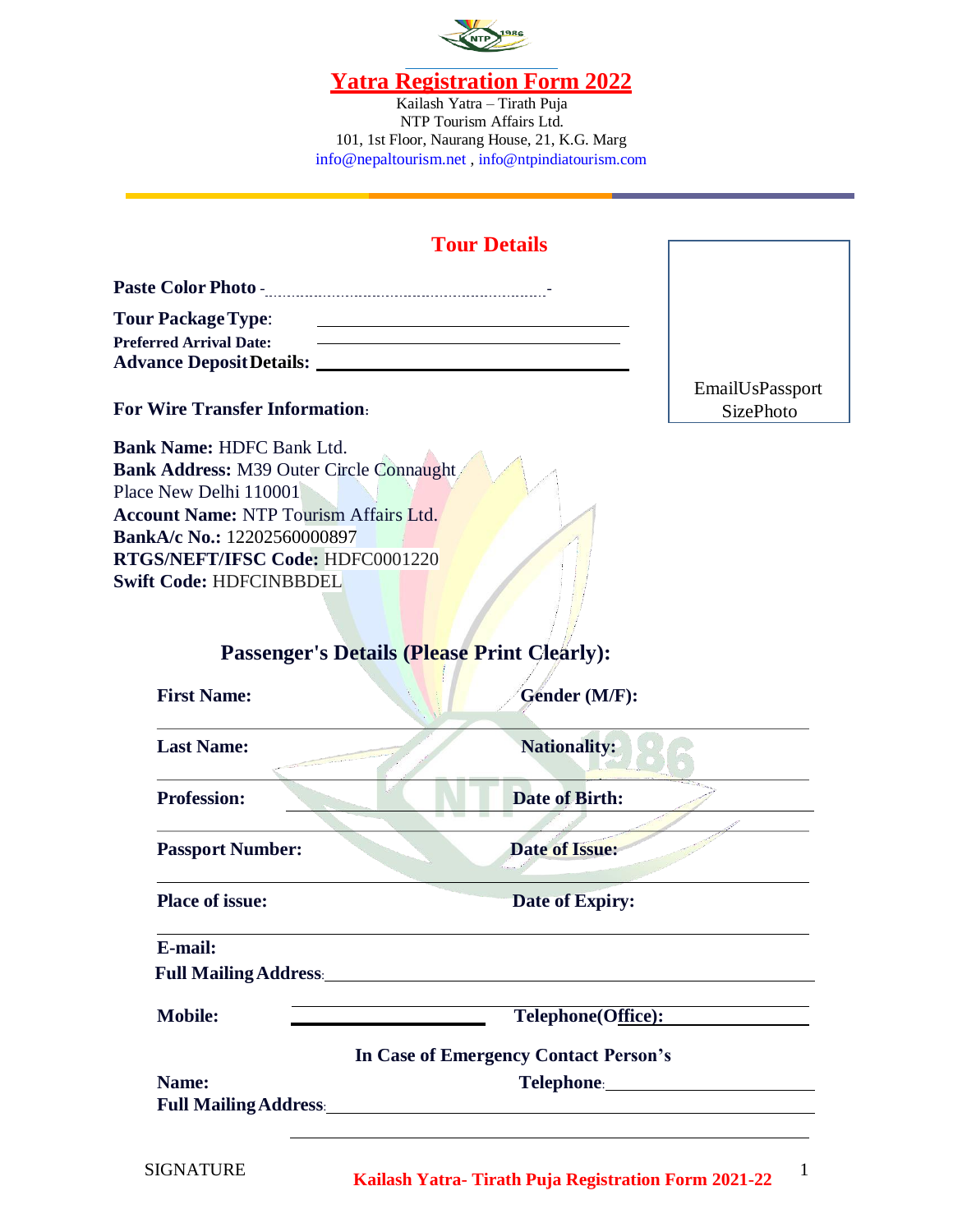

Kailash Yatra – Tirath Puja NTP Tourism Affairs Ltd. 101, 1st Floor, Naurang House, 21, K.G. Marg [info@nepaltourism.net](mailto:info@nepaltourism.net) , [info@ntpindiatourism.com](mailto:info@nepaltourism.net)

## **Personal Declaration**

I herby confirm my participation in the Tour/Treks/Expedition facilitated by Kailash Yatra Tirath Puja Team of NTP Tourism Affairs Ltd. and shall abide by the following terms:

- **I.** I release Brand Kailash Yatra Tirath Puja NTP Tourism Affairs Ltd. and its officers, employees, agents, licensees, guides and other representatives and the land management authorities in the countries in which the trip is conducted (each of whom are collectively referred to as "Kailash yatra – Tirath Puja and its employees") from all cost, liability, loss or damage incurred or suffered by you directly or indirectly during the course of the trip and resulting from your personal injury, illness or death or damage to or loss of your property unless caused by the willful negligence or wrongful act of Kailash Yatra- Tirath Puja's and its employees; and
- **II.** I waive any claims you have, or may at any time have, against Kailash Yatra-Tirath Puja and its employees and you agree, by accepting the additional inherent dangers and risks associated with the trip, not to make any claim against or seek any compensation from Kailash Yatra- Tirath Puja and its employees in respect of any personal injury, illness or death suffered by you or damage to or loss of property sustained by me as a result of your participation in the trip. I understand that I am traveling at my

risk.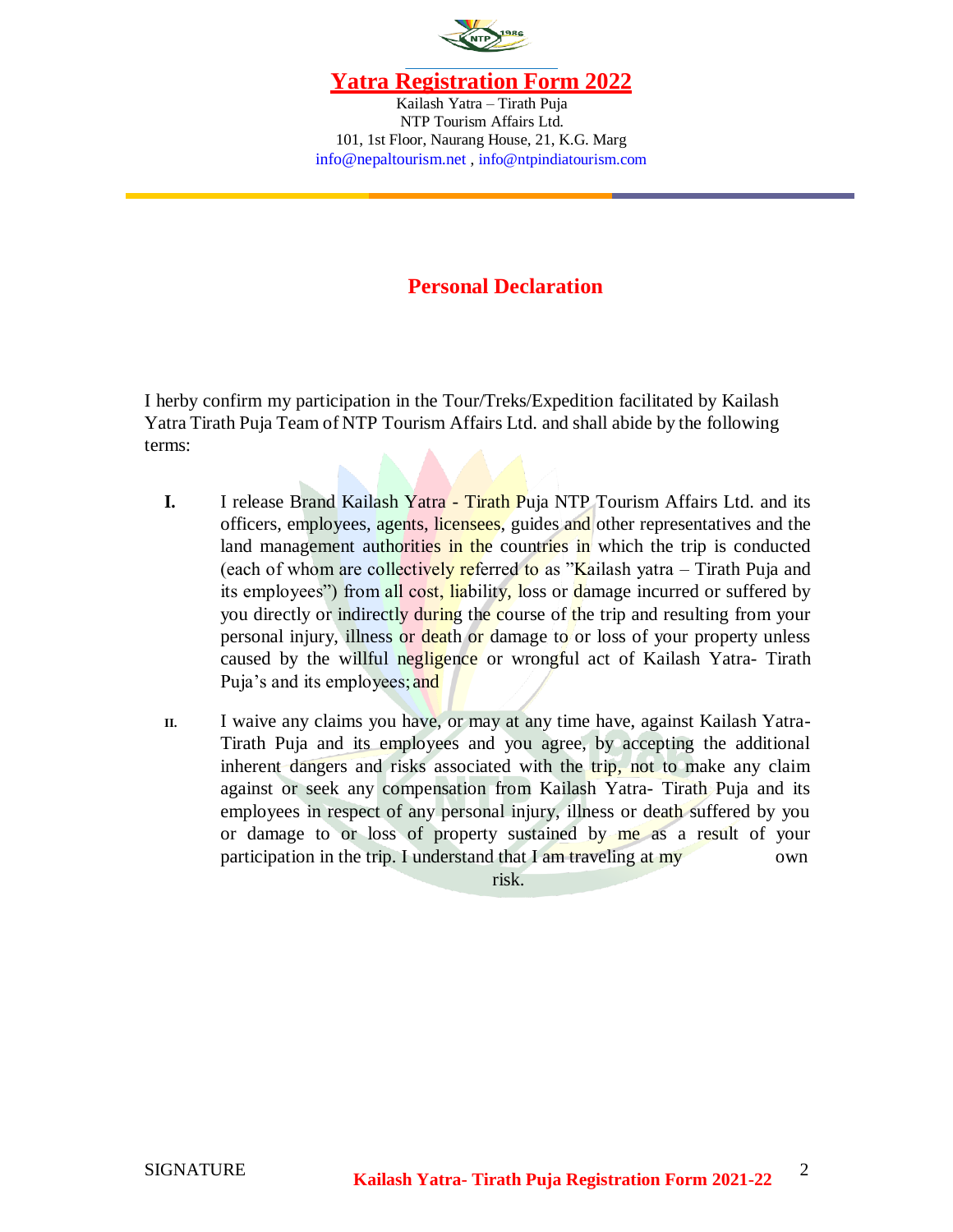

Kailash Yatra – Tirath Puja NTP Tourism Affairs Ltd. 101, 1st Floor, Naurang House, 21, K.G. Marg [info@nepaltourism.net](mailto:info@nepaltourism.net) , [info@ntpindiatourism.com](mailto:info@nepaltourism.net)

- **III.** I understand and accept that due to the nature of travel in mountains and also due to certain tours and conditions imposed upon Kailash Yatra- Tirath Puja by the principals i.e., the Chinese or Indian travel authorities, I will not be eligible for any refund of the cost for whatsoever reason when the trip is actually launched, and if I make a cancellation after completing booking formalities I lose the amount mentioned in the cancellation policy (See Section 4).
- **IV.** I underst and that I am liable to pay Kailash Yatra- Tirath Puja the remaining amount for the tour before 30 days of departure. If I do not make the payment, then my tour will be automatically cancelled and and lose the amount mentioned in the cancellation policy (See Section 4).
- **V.** I also understand that incase of any cancellation of the tour by me under unforeseen circumstances, I will not eligible to be able to get any sort of refund from Kailash Yatra- Tirath Puja.
- **VI.** I understand that passport / other valid travel document must be valid for at least six months from the date of my departure date from Kathmandu/Indian Point.
- **VII.** I have read all the Terms and Conditions listed in this booking form thoroughly and fully understood the information of the trip. Also, I have understood the itinerary and all other written material issued by Kailash Yatra-Tirath Puja's for the trip that I have applied to join. I understand that itinerary for the trip is subjected to change/revised/modified in unavoidable circumstances.

#### **VIII. Terms and Conditions**

#### (Please READ carefully)

In completing and submitting the Booking/Registration Form, you agree to be bound by these conditions which constitute the agreement between Kailash Yatra- Tirath Puja Team and you .These conditions apply to the exclusion of any other terms or conditions unless they are set out in the Booking Form or are otherwise agreed to in writing by the parties. Previous dealings between the parties will not vary these conditions. No claimed variation of these conditions will be effective unless in writing and signed by a person so authorized by Kailash Yatra- Tirath Puja.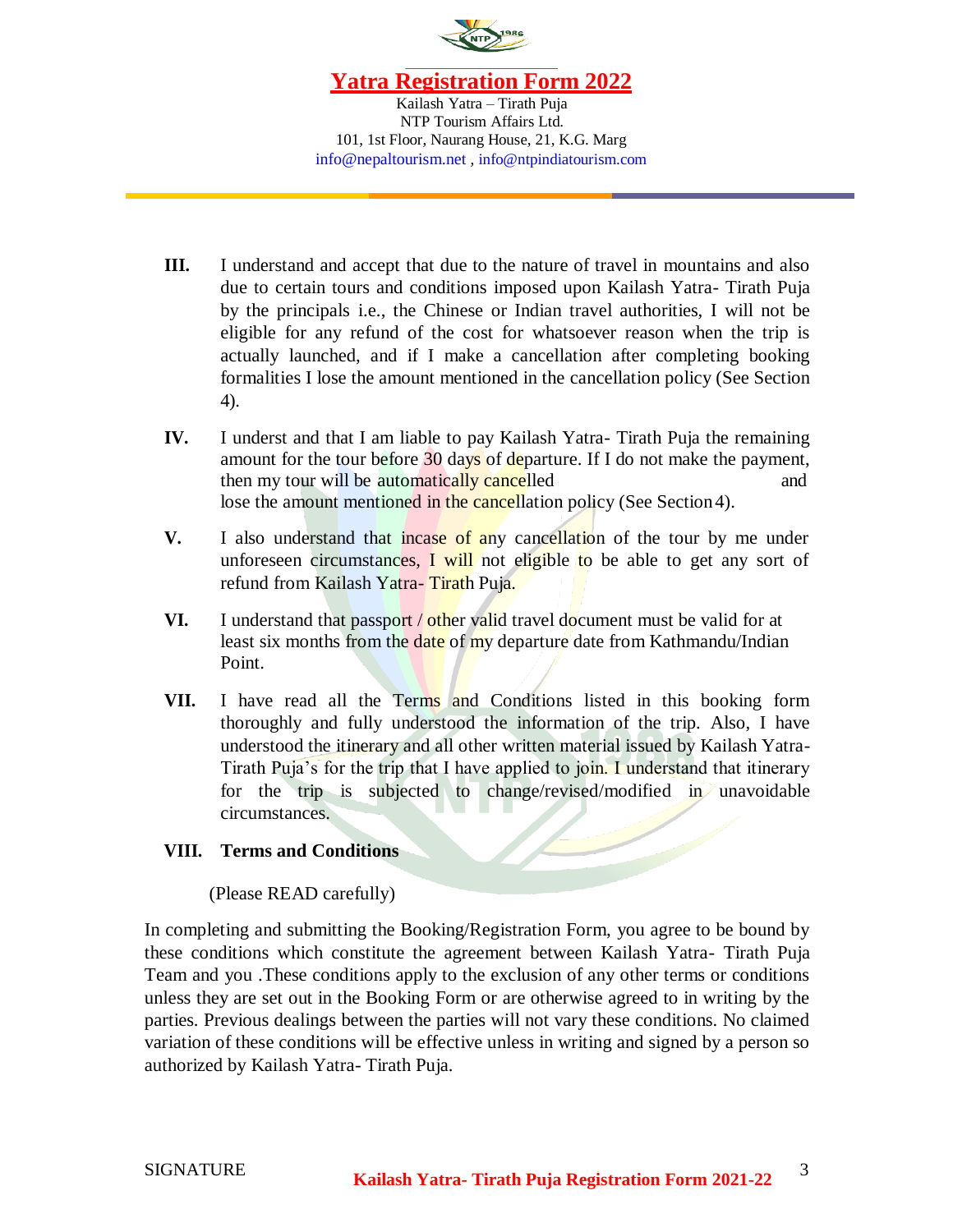

Kailash Yatra – Tirath Puja NTP Tourism Affairs Ltd. 101, 1st Floor, Naurang House, 21, K.G. Marg [info@nepaltourism.net](mailto:info@nepaltourism.net) , [info@ntpindiatourism.com](mailto:info@nepaltourism.net)

### **1-** Booking & Advance Deposit

To reserve your place for the trips, please complete the Booking Form and send it with the Non-Refundable Advance Deposit of INR 15,000 per person for Indian nationality or USD 300 per person for other than Indian nationality.

### **2-** Payment

Full payment must be received before 30 days of your departure date. Without full payment one cannot commence their trip. No Exception Accepted. If you are paying in Indian Currency, note that the current valuation is 1 USD to 68INR. If this exchange rate increases at the time of departure date, then you have to pay the difference amount (since transaction at Tibet in done is USD).

### **3-** Amendments/Change of Departure

If you wish to make amendments to your trip arrangements, you must notify Kailash Yatra- Tirath Puja's in writing. Each amendment to your trip arrangements must be done atleast before 45 days without any charge, otherwise an administration fee of USD500|INR35000 will be applied. No alteration is allowed from 30 days of Yatra Date. All administration fees must be paid before departure.

#### **4-**Cancellation Policy

It is our most important aim that you enjoy your holiday and that we earn your trust. However, we are not responsible for any cancellation due to any industrial disputes, Technical failure of any type of transport we use, loss of earnings, late arrivals or force majeure, or any items beyond our control. After booking, if you wish to cancel our trip, you must notify Kailash Yatra- Tirath Puja's. In writing. Once Kailash Yatra- Tirath Puja's. receives your notice, cancellation will take effect subject to the following:

- $\mathbb{\Omega}$  If cancellation takes place in between 45–150 days prior to your departure date, your full payment will be refund except the non-refundable deposit of USD300 (For NRI/Foreign Passport holders)/INR15000 (For Indian Passport holders).
- If cancellation takes place in between 30-45 days prior to departure 75% of your payment will be refund except the non-refundable deposit of USD300 (For NRI/Foreign Passport holders)/INR15000 (For Indian Passport holders).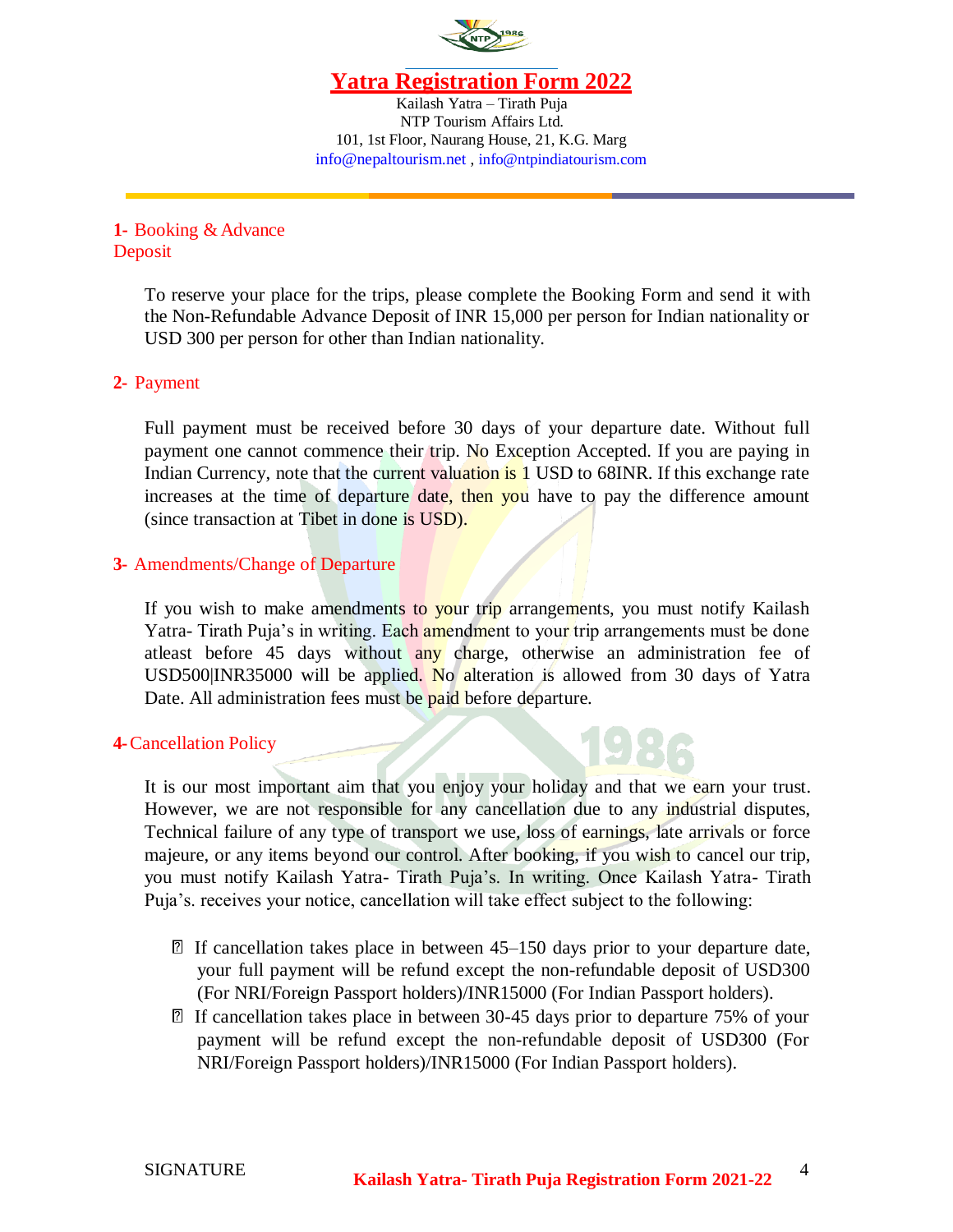

Kailash Yatra – Tirath Puja NTP Tourism Affairs Ltd. 101, 1st Floor, Naurang House, 21, K.G. Marg [info@nepaltourism.net](mailto:info@nepaltourism.net) , [info@ntpindiatourism.com](mailto:info@nepaltourism.net)

If cancellation takes place less than 30 days prior to departure due to client's personal problems, all previously paid amount(s) will be forfeited.

#### **5.** Medical disclosure

You declare and warrant that:

- You are in good health and mental and physical fitness at the time of booking this trip.
- You have disclosed to Kailash Yatra- Tirath Puja's every matter concerning your health and mental and physical fitness of which you are aware, or ought to reasonably be expected to know, that is relevant to Kailash Yatra- Tirath Puja's decision to permit you to go on the trip

 $\boxed{2}$  You have consulted an MBBS doctor & discussed about this Trip & take nconsent about your physical fitness for Kailash Mansarovar Yatra 2021-22.

Copy of RTPCR Test not later than 72 hours from the arrival schedule Copy of Medical Certificate from the Doctor is Mandatory for the permits

**6.** Route Changes, Postponement, Cancellation or delay

## **Kailash Yatra- Tirath Puja's reserves the right to:**

- **P** Change the date of departure or conclusion of the trip, or
- Modify any aspect of the trip, or
- $\boxed{2}$  Cancel or modify any routes within the trip or objectives set out in the itinerary, or
- **Substitute different or equivalent routes within the trip in place of cancelled or** modified routes, or
- Postpone, cancel or delay, any such aspect of the tour if, in the absolute discretion of Kailash Yatra- Tirath Puja., it is necessary to do so due to inclement weather, snow or icy conditions or conditions that are otherwise likely to be hazardous or dangerous or due to any other adverse or threatening conditions whether political or military or terrorist or otherwise or if, in the absolute discretion of Kailash Yatra- Tirath Puja's., there is a likelihood of any such event occurring which may impact upon the safety of the participants, or if an act or omission of a third party prevents the tour or the aspect of the tour being undertaken in accordance with your booking. In the event of any change, modification, cancellation, postponement or delay under this condition, you acknowledge that you will have no right of refund of the tour price (whether in whole or in part)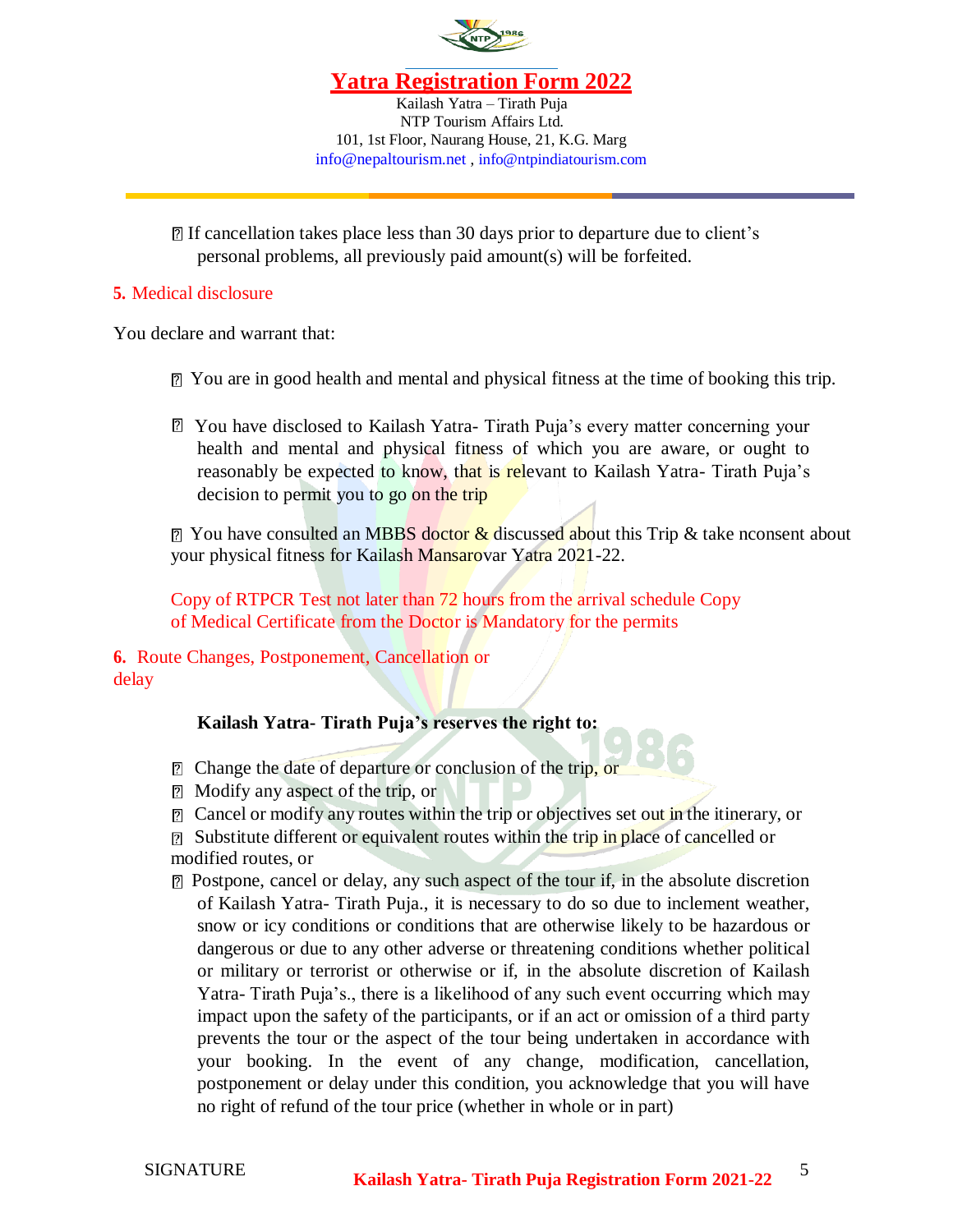

Kailash Yatra – Tirath Puja NTP Tourism Affairs Ltd. 101, 1st Floor, Naurang House, 21, K.G. Marg [info@nepaltourism.net](mailto:info@nepaltourism.net) , [info@ntpindiatourism.com](mailto:info@nepaltourism.net)

and no right to claim compensation for any injury, loss or damage or other additional expenses incurred by virtue of the change, modification, cancellation, postponement or delay. Kailash Yatra-Tirath Puja's. Also reserves, in its absolute discretion, the right to cancel any tour due to any government travel warning or advice, or any change in such warning or advice.

Make a final decision that is binding in case of any differences or disputes during the trip.

Cancel a trip if a participant does not comply with all the formalities required by Nepalese and Chinese authorities' en-route. Any participants carrying unlawful drugs, political propaganda, firearms or pamphlets will immediately be excluded from the tour without any refund.

#### **7.** Insurance

Personal travel insurance is not included in the trip price. It is a condition of booking a Kailash trip with Kailash Yatra-Tirath Puja's, and your responsibility to ensure that you are adequately insured for the full duration of the trip in respect of illness, injury, death, loss of baggage and personal items and cancellation and curtailment.

#### **8.** Airline

Any material published by Kailash Yatra- Tirath Puja's, the Booking Form and these conditions of contract are not issued on behalf of, and do not commit any airline whose services are used or proposed to be used in the course of the trip. In the event that an airline's proposed travel or fare schedule is am ended or cancelled, such amendment or cancelation will not be considered a cancellation of the trip by Kailash Yatra- Tirath Puja's.

#### **9.** Trip Prices

The prices are based on ground costs, fuel prices, airfares, exchange rates and assumptions made at the printing of the brochure. Kailash Yatra- Tirath Puja's tries its utmost not to increase trip prices (in full or part), however sometimes increases are outside its control. Kailash Yatra- Tirath Puja's. Reserves the right to amend trip prices (or any part) without notice at any time before and including the departure date. Amendments may be necessitated for many reasons including, but not limited to, exchange rate fluctuations, increased fuel costs, airfares, airport charges, increases in ground operator service fees, or the need to engage alternative air or